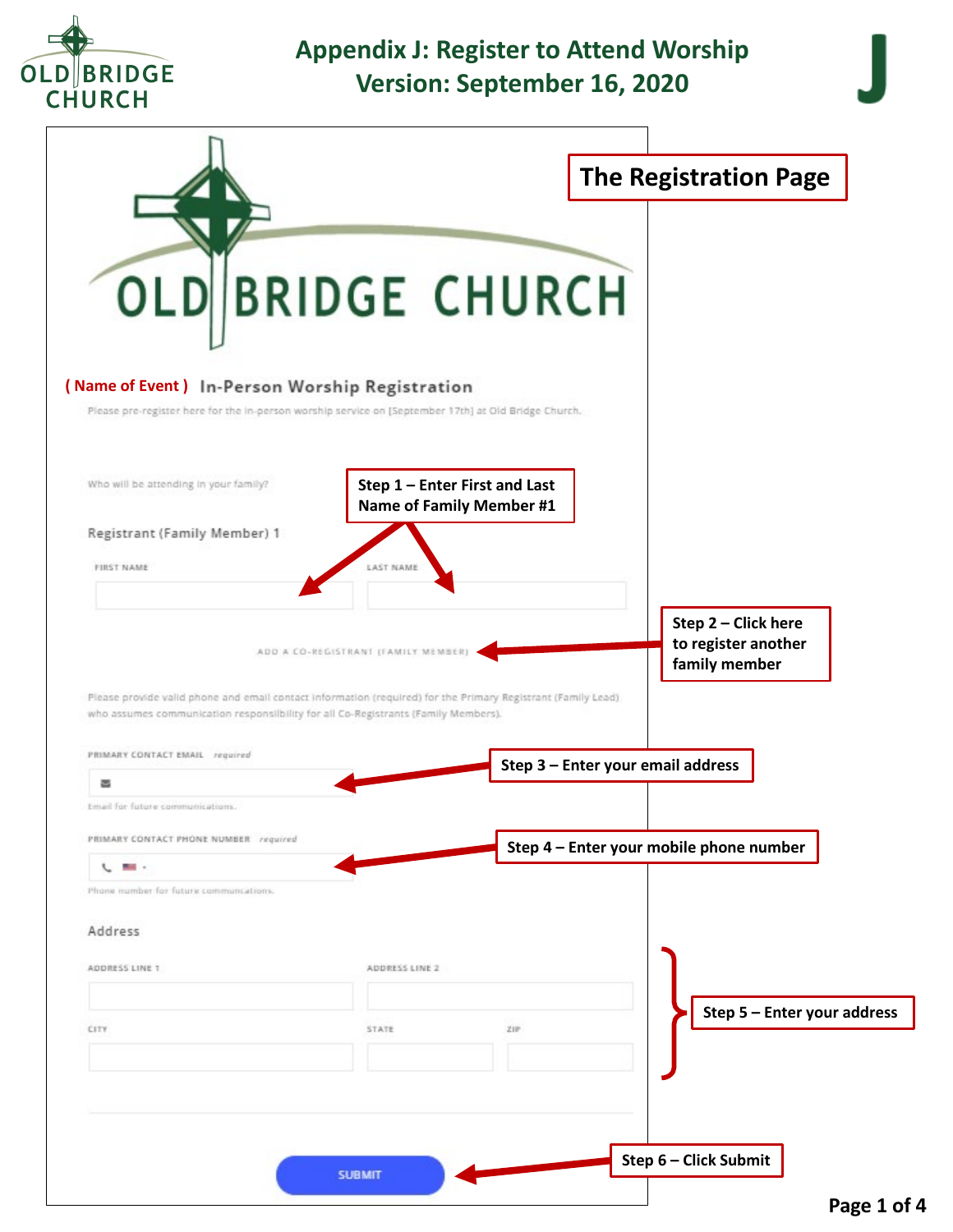

## **Appendix J: Register to Attend Worship Version: September 16, 2020**



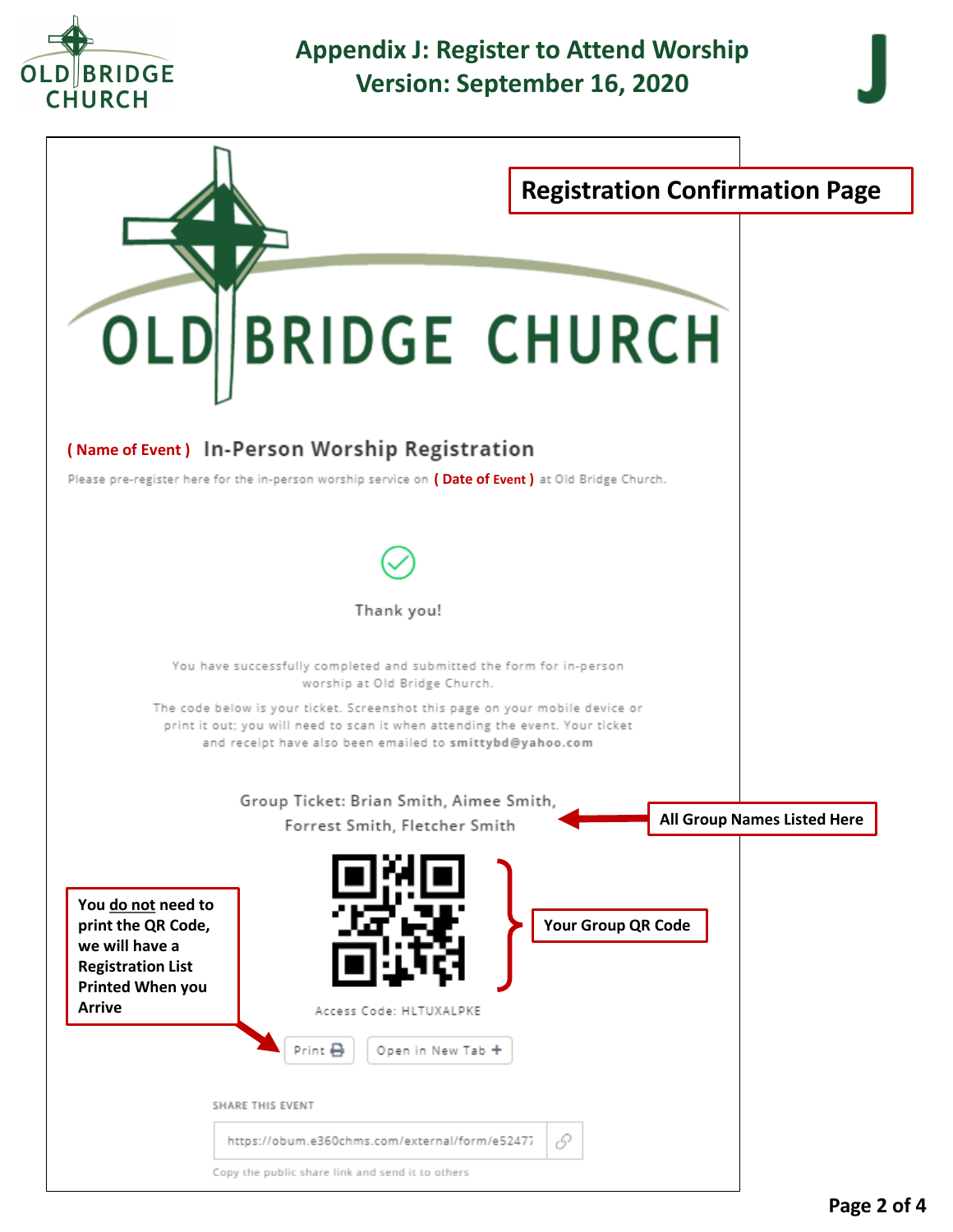

**Appendix J: Register to Attend Worship Version: September 16, 2020**

## **When You Arrive for Worship**